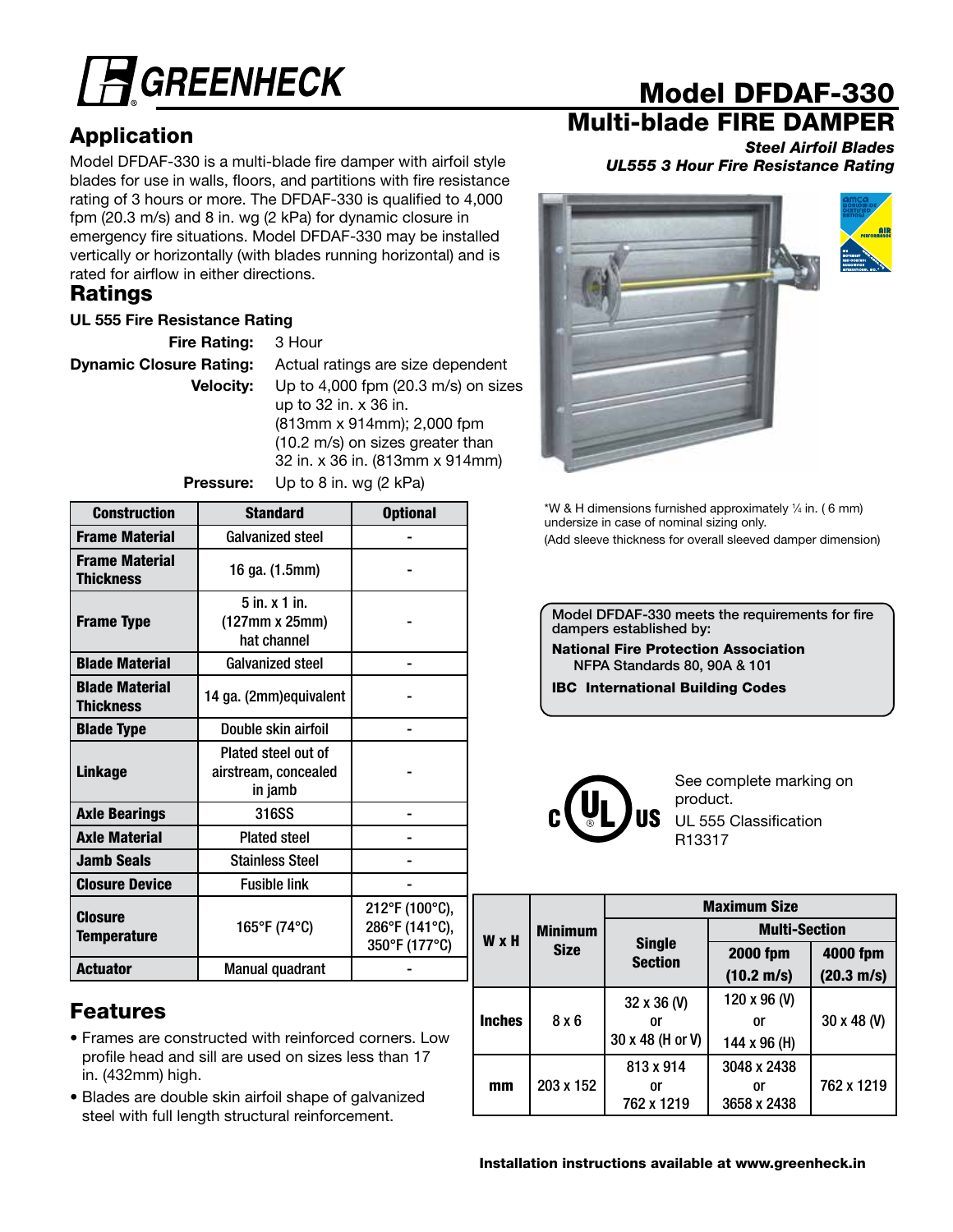# Options & Pressure Drop Data DFDAF-330

## Options available for DFDAF-330:

- Factory mounted accessories
	- Retaining angles
	- Quick connect breakaway connections
	- Slip & Drive connections
	- TDF Flange
- OCI (Open Closed Indication switches): Units will be supplied with one OCI per row per separately controlled section

# Pressure Drop Data

This pressure drop testing was conducted in accordance with AMCA Standard 500-D using the three configurations shown. All data has been corrected to represent standard air at a density of .075 lb/ft<sup>3</sup>(1.201 kg/m<sup>3</sup>).

Actual pressure drop found in any HVAC system is a combination of many factors. This pressure drop information along with an analysis of other system influences should be used to estimate actual pressure losses for a damper installed in a given HVAC system.

### AMCA Test Figures

Figure 5.3 Illustrates a fully ducted damper. This configuration has the lowest pressure drop of the three test configurations because entrance and exit losses are minimized by straight duct runs upstream and downstream of the damper.

Figure 5.2 Illustrates a ducted damper exhausting air into an open area. This configuration has a lower pressure drop than Figure 5.5 because entrance losses are minimized by a straight duct run upstream of the damper.

Figure 5.5 Illustrates a plenum mounted damper. This configuration has the highest pressure drop because of extremely high entrance and exit losses due to the sudden changes of area in the system.





- POC retaining angles
- Sleeves
- Transition (R)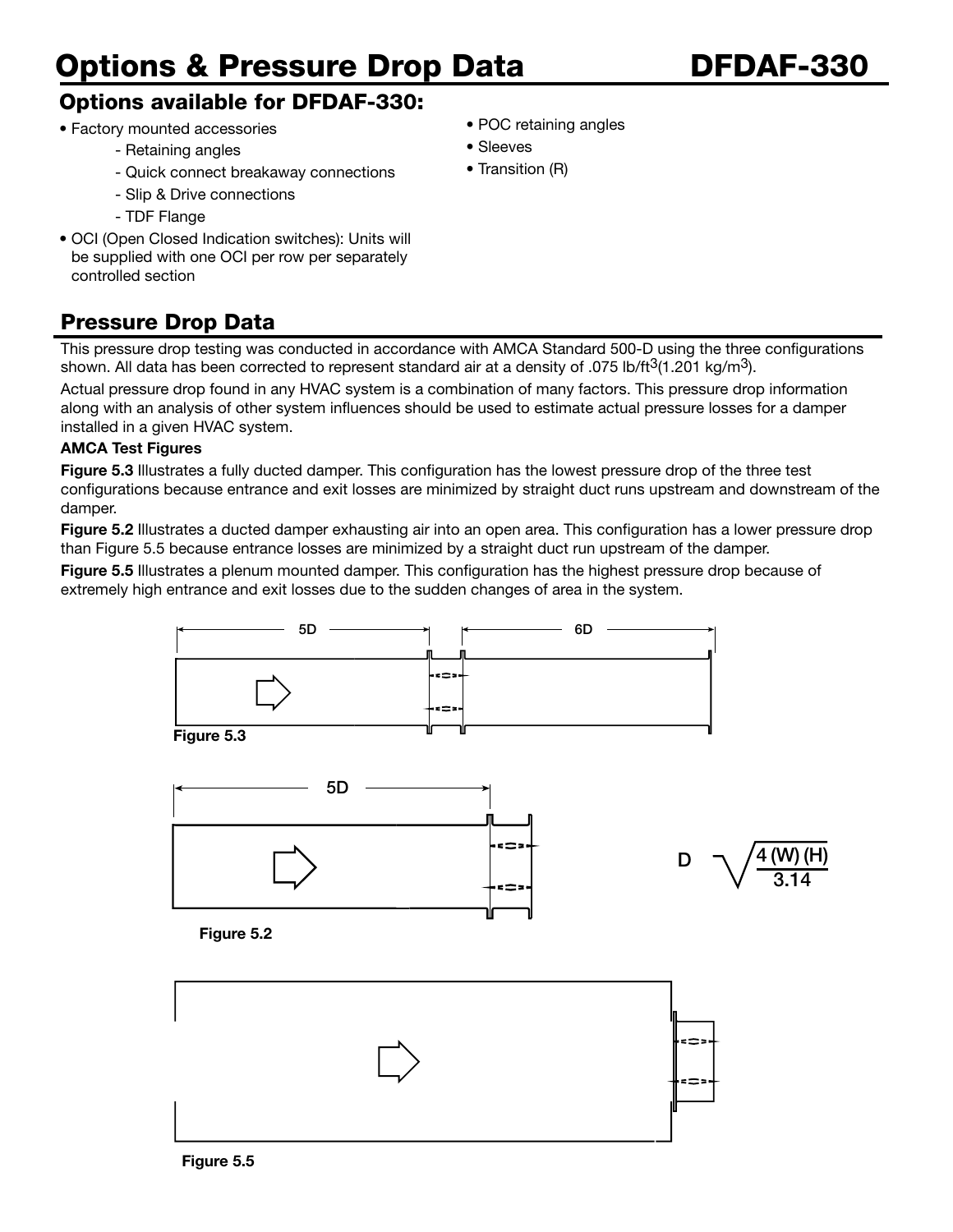# AMCA Pressure Drop DFDAF-330 Figure 5.3

### AMCA Figure 5.2



|                          | 12 in. x 12 in. (305mm x 305mm)          |                          | 24 in. x 24 in. (610mm x 610mm) |                          | 36in. x 36 in. (914mm x 914mm)           | 12in. X 48 in. (305mn    |      |
|--------------------------|------------------------------------------|--------------------------|---------------------------------|--------------------------|------------------------------------------|--------------------------|------|
| <b>Velocity</b><br>(fpm) | <b>Pressure Drop</b><br>(in. <i>wg</i> ) | <b>Velocity</b><br>(fpm) | <b>Pressure Drop</b><br>(in.wg) | <b>Velocity</b><br>(fpm) | <b>Pressure Drop</b><br>(in. <i>wq</i> ) | <b>Velocity</b><br>(fpm) | Pres |
| 500                      | 0.03                                     | 500                      | 0.01                            | 500                      | 0.01                                     | 500                      |      |
| 1000                     | 0.12                                     | 1000                     | 0.06                            | 1000                     | 0.06                                     | 1000                     |      |
| 1500                     | 0.26                                     | 1500                     | 0.12                            | 1500                     | 0.12                                     | 1500                     |      |
| 2000                     | 0.46                                     | 2000                     | 0.22                            | 2000                     | 0.22                                     | 2000                     |      |
| 2500                     | 0.72                                     | 2500                     | 0.34                            | 2500                     | 0.34                                     | 2500                     |      |
| 3000                     | 1.04                                     | 3000                     | 0.49                            | 3000                     | 0.49                                     | 3000                     |      |
| 3500                     | 1.41                                     | 3500                     | 0.67                            | 3500                     | 0.67                                     | 3500                     |      |
| 4000                     | 1.84                                     | 4000                     | 0.87                            | 4000                     | 0.88                                     | 4000                     |      |

|         | <b>I.A. IL III. (JUJIIIIIIA JUJIIIIII)</b> |          | 2 T III. A 2 T III. (V I VIIIIII A V I VIIIIII <i>I</i> |                 | $U$ ווווודו $V$ A ווווודו $V$ ווווודו A ווווודו |          | <b>ILIII. A TU III. (JUJIIIIII A TL IJIIIIII)</b> |                 | <b>TU III.</b> A <b>IZ III.</b> (IZ IVIIIIII A ) |
|---------|--------------------------------------------|----------|---------------------------------------------------------|-----------------|-------------------------------------------------|----------|---------------------------------------------------|-----------------|--------------------------------------------------|
| elocity | <b>Pressure Drop</b>                       | Velocity | <b>Pressure Drop</b>                                    | <b>Velocity</b> | <b>Pressure Drop</b>                            | Velocity | <b>Pressure Drop</b>                              | <b>Velocity</b> | <b>Pressure</b>                                  |
| (fpm)   | (in. <i>wg</i> )                           | (fpm)    | (in. <i>wg</i> )                                        | (fpm)           | (in. <i>wg</i> )                                | (fpm)    | (in.wg)                                           | (fpm)           | (in. w)                                          |
| 500     | 0.03                                       | 500      | 0.01                                                    | 500             | 0.01                                            | 500      | 0.01                                              | 500             | 0.02                                             |
| 1000    | 0.12                                       | 1000     | 0.06                                                    | 1000            | 0.06                                            | 1000     | 0.05                                              | 1000            | 0.08                                             |
| 1500    | 0.26                                       | 1500     | 0.12                                                    | 1500            | 0.12                                            | 1500     | 0.12                                              | 1500            | 0.18                                             |
| 2000    | 0.46                                       | 2000     | 0.22                                                    | 2000            | 0.22                                            | 2000     | 0.21                                              | 2000            | 0.33                                             |
| 2500    | 0.72                                       | 2500     | 0.34                                                    | 2500            | 0.34                                            | 2500     | 0.33                                              | 2500            | 0.51                                             |
| 3000    | 1.04                                       | 3000     | 0.49                                                    | 3000            | 0.49                                            | 3000     | 0.48                                              | 3000            | 0.74                                             |
| 3500    | 1.41                                       | 3500     | 0.67                                                    | 3500            | 0.67                                            | 3500     | 0.65                                              | 3500            | 1.00                                             |
| 4000    | 1.84                                       | 4000     | 0.87                                                    | 4000            | 0.88                                            | 4000     | 0.85                                              | 4000            | 1.31                                             |
|         |                                            |          |                                                         |                 |                                                 |          |                                                   |                 |                                                  |

| IZIN. A 48 IN. (JUJNIN X TZTYNIN) |                      |  |  |
|-----------------------------------|----------------------|--|--|
| Velocity                          | <b>Pressure Drop</b> |  |  |
| (fpm)                             | $(in.$ wg $)$        |  |  |
| 500                               | 0.01                 |  |  |
| 1000                              | 0.05                 |  |  |
| 1500                              | 0.12                 |  |  |
| 2000                              | 0.21                 |  |  |
| 2500                              | 0.33                 |  |  |
| 3000                              | 0.48                 |  |  |
| 3500                              | 0.65                 |  |  |
| 4000                              | 0.85                 |  |  |

| 48 in. x 12 in. (1219mm x 305mm) |                                       |  |  |
|----------------------------------|---------------------------------------|--|--|
| <b>Velocity</b><br>(fpm)         | <b>Pressure Drop</b><br>$(in.$ wg $)$ |  |  |
| 500                              | 0.02                                  |  |  |
| 1000                             | 0.08                                  |  |  |
| 1500                             | 0.18                                  |  |  |
| 2000                             | 0.33                                  |  |  |
| 2500                             | 0.51                                  |  |  |
| 3000                             | 0.74                                  |  |  |
| 3500                             | 1.00                                  |  |  |
| $\Lambda$ <sup>00</sup>          | 1 21                                  |  |  |

### AMCA Figure 5.3



| Velocity (fpm) | <b>Pressure Drop</b><br>(in. <i>wg</i> ) | <b>Velocity (fpm)</b> |
|----------------|------------------------------------------|-----------------------|
| 500            | 0.01                                     | 500                   |
| 1000           | 0.06                                     | 1000                  |
| 1500           | 0.13                                     | 1500                  |
| 2000           | 0.23                                     | 2000                  |
| 2500           | 0.37                                     | 2500                  |
| 3000           | 0.53                                     | 3000                  |
| 3500           | 0.73                                     | 3500                  |
| 4000           | 0.95                                     | 4000                  |

### AMCA Figure 5.5

**Velocity (fpm)**

|                | 12 in. x 12 in. (305mm x 305mm) | 24 in. x 24 in. (610mm x 610mm) |                                          | 36in. x 36 in. (914mm x 914mm) |                | 12in. X 48 in. (305mm x 1219mm)  |                |                                          | 48 in. x 12 in. (1219mm x 305mm) |                |                                  |
|----------------|---------------------------------|---------------------------------|------------------------------------------|--------------------------------|----------------|----------------------------------|----------------|------------------------------------------|----------------------------------|----------------|----------------------------------|
| Velocity (fpm) | <b>Pressure Drop</b><br>(in.wg) | Velocity (fpm)                  | <b>Pressure Drop</b><br>(in. <i>wg</i> ) |                                | Velocity (fpm) | <b>Pressure Drop</b><br>(in. wg) | Velocity (fpm) | <b>Pressure Drop</b><br>(in. <i>wg</i> ) |                                  | Velocity (fpm) | Pressure Dro<br>(in. <i>wg</i> ) |
| 500            | 0.01                            | 500                             | 0.01                                     |                                | 500            | 0.01                             | 500            | 0.01                                     |                                  | 500            | 0.01                             |
| 1000           | 0.06                            | 1000                            | 0.02                                     |                                | 1000           | 0.02                             | 1000           | 0.02                                     |                                  | 1000           | 0.04                             |
| 1500           | 0.13                            | 1500                            | 0.06                                     |                                | 1500           | 0.05                             | 1500           | 0.06                                     |                                  | 1500           | 0.10                             |
| 2000           | 0.23                            | 2000                            | 0.10                                     |                                | 2000           | 0.09                             | 2000           | 0.10                                     |                                  | 2000           | 0.18                             |
| 2500           | 0.37                            | 2500                            | 0.16                                     |                                | 2500           | 0.14                             | 2500           | 0.16                                     |                                  | 2500           | 0.29                             |
| 3000           | 0.53                            | 3000                            | 0.23                                     |                                | 3000           | 0.21                             | 3000           | 0.24                                     |                                  | 3000           | 0.42                             |
| 3500           | 0.73                            | 3500                            | 0.32                                     |                                | 3500           | 0.29                             | 3500           | 0.33                                     |                                  | 3500           | 0.57                             |
| 4000           | 0.95                            | 4000                            | 0.42                                     |                                | 4000           | 0.38                             | 4000           | 0.43                                     |                                  | 4000           | 0.74                             |
|                |                                 |                                 |                                          |                                |                |                                  |                |                                          |                                  |                |                                  |

| Velocity (fpm) | <b>Pressure Drop</b><br>(in. <i>wq</i> ) |
|----------------|------------------------------------------|
| 500            | 0.01                                     |
| 1000           | 0.02                                     |
| 1500           | 0.05                                     |
| 2000           | 0.09                                     |
| 2500           | 0.14                                     |
| 3000           | 0.21                                     |
| 3500           | 0.29                                     |
| 4000           | 0.38                                     |

| Velocity (fpm) | <b>Pressure Drop</b><br>(in. <i>wg</i> ) | Velocity (fpm) |
|----------------|------------------------------------------|----------------|
| 500            | 0.01                                     | 500            |
| 1000           | 0.02                                     | 1000           |
| 1500           | 0.06                                     | 1500           |
| 2000           | 0.10                                     | 2000           |
| 2500           | 0.16                                     | 2500           |
| 3000           | 0.24                                     | 3000           |
| 3500           | 0.33                                     | 3500           |
| 4000           | 0.43                                     | 4000           |

| <b>Velocity (fpm)</b> | <b>Pressure Drop</b><br>$(in.$ wg $)$ |
|-----------------------|---------------------------------------|
| 500                   | 0.01                                  |
| 1000                  | 0.04                                  |
| 1500                  | 0.10                                  |
| 2000                  | 0.18                                  |
| 2500                  | 0.29                                  |
| 3000                  | 0.42                                  |
| 3500                  | 0.57                                  |
| 4000                  | 0.74                                  |





| <b>Velocity</b><br>(fpm) | <b>Pressure Drop</b><br>(in. wg) |
|--------------------------|----------------------------------|
| 500                      | 0.03                             |
| 1000                     | 0.14                             |
| 1500                     | 0.32                             |
| 2000                     | 0.57                             |
| 2500                     | 0.89                             |
| 3000                     | 1.28                             |
| 3500                     | 1.75                             |
| 4000                     | 2.29                             |

| Ю | 214                                                                    |                                                |
|---|------------------------------------------------------------------------|------------------------------------------------|
|   | amca<br>WORLDWIDE<br>CERTIFIED<br>RATINGS<br><b>AIR</b><br>PERFORMANCE | Gree<br>the n<br>to be<br>base<br>acco<br>comp |

> nheck India Private Limited certifies that model DFDAF-330 shown herein is licensed ear the AMCA Seal. The ratings shown are d on tests and procedures performed in ordance with AMCA Publication 511 and ply with the requirements of the AMCA Certified Ratings Programs. The AMCA Certified Ratings Seal applies to air performance ratings only.

| ity (fpm) | (in. <i>wg</i> ) | <b>Velocity (fpm)</b> |
|-----------|------------------|-----------------------|
| 500       | 0.01             | 500                   |
| 000       | 0.02             | 1000                  |
| 500       | 0.05             | 1500                  |
| 000       | 0.09             | 2000                  |
| 500       | 0.11             | 2500                  |

# 12 in. x 12 in. (305mm x 305mm) 24 in. x 24 in. (610mm x 610mm) 36in. x 36 in. (914mm x 914mm) 12in. X 48 in. (305mm x 1219mm) 48 in. x 12 in. (1219mm x 305mm)

| elocity<br>(fpm) | <b>Pressure Drop</b><br>(in. <i>wg</i> ) | <b>Velocity</b><br>(fpm) | <b>Pressure Drop</b><br>(in. <i>wg</i> ) | Velocity<br>(fpm) | <b>Pressure Drop</b><br>(in. <i>wg</i> ) | <b>Velocity</b><br>(fpm) | <b>Pressure Drop</b><br>(in. <i>wg</i> ) | Velocity<br>(fpm) | Pressure<br>(in. v) |
|------------------|------------------------------------------|--------------------------|------------------------------------------|-------------------|------------------------------------------|--------------------------|------------------------------------------|-------------------|---------------------|
| 500              | 0.04                                     | 500                      | 0.03                                     | 500               | 0.03                                     | 500                      | 0.03                                     | 500               | 0.03                |
| 1000             | 0.18                                     | 1000                     | 0.13                                     | 1000              | 0.12                                     | 1000                     | 0.12                                     | 1000              | 0.14                |
| 1500             | 0.42                                     | 1500                     | 0.29                                     | 1500              | 0.27                                     | 1500                     | 0.27                                     | 1500              | 0.32                |
| 2000             | 0.75                                     | 2000                     | 0.52                                     | 2000              | 0.48                                     | 2000                     | 0.49                                     | 2000              | 0.57                |
| 2500             | .17                                      | 2500                     | 0.81                                     | 2500              | 0.75                                     | 2500                     | 0.77                                     | 2500              | 0.89                |
| 3000             | 1.68                                     | 3000                     | 1.17                                     | 3000              | 1.08                                     | 3000                     | .11                                      | 3000              | 1.28                |
| 3500             | 2.29                                     | 3500                     | 1.60                                     | 3500              | 1.48                                     | 3500                     | 1.51                                     | 3500              | 1.75                |
| 4000             | 2.99                                     | 4000                     | 2.14                                     | 4000              | 1.93                                     | 4000                     | 1.97                                     | 4000              | 2.29                |